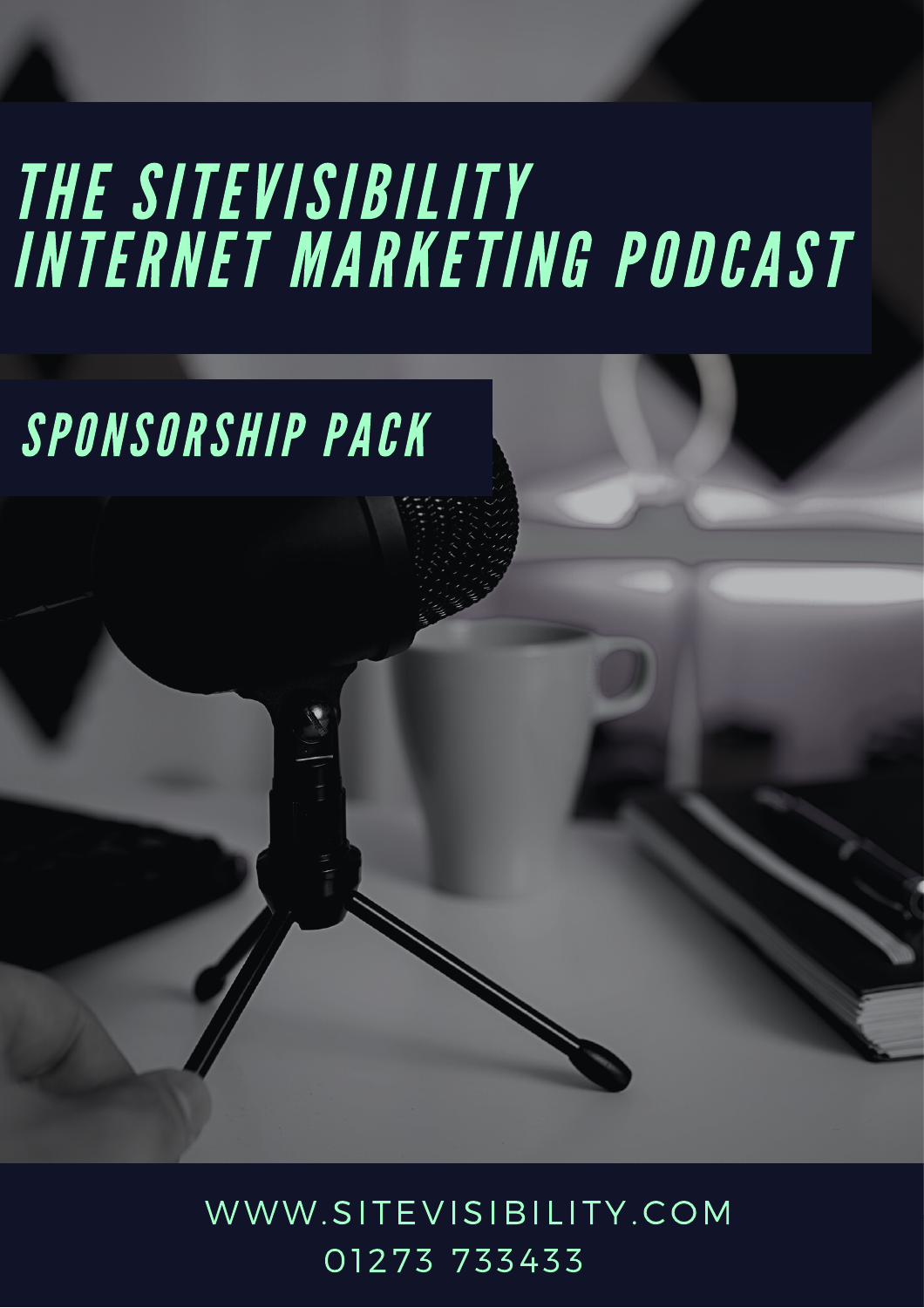## ABOUT THE SHOW

The SiteVisibility Internet Marketing Podcast is one of the UK's most popular digital marketing podcasts, downloaded by over 2 million people and with a 4.7 star-rating on Apple Podcasts.

Running for over 16 years and with over 650 episodes, the podcast includes insider tips and practical advice on how to get the best from digital and search engine marketing.

The podcast is brought to you by a team of experts from SiteVisibility and each week we share the latest tools, techniques, and strategies to help you generate online leads, sales and build engagement with your audience.

Guests we've interviewed include some of the most respected marketers in the world such as Seth Godin, Tim Ferriss, Aleyda Solis, Rand Fishkin, Shama Hyder, Neil Patel, Brian Dean & Joe Pulizzi.



#### AUDIENCE DEMOGRAPHICS



70% of our audience are male



28% of our audience are female

**Podcast Listener Ages** 

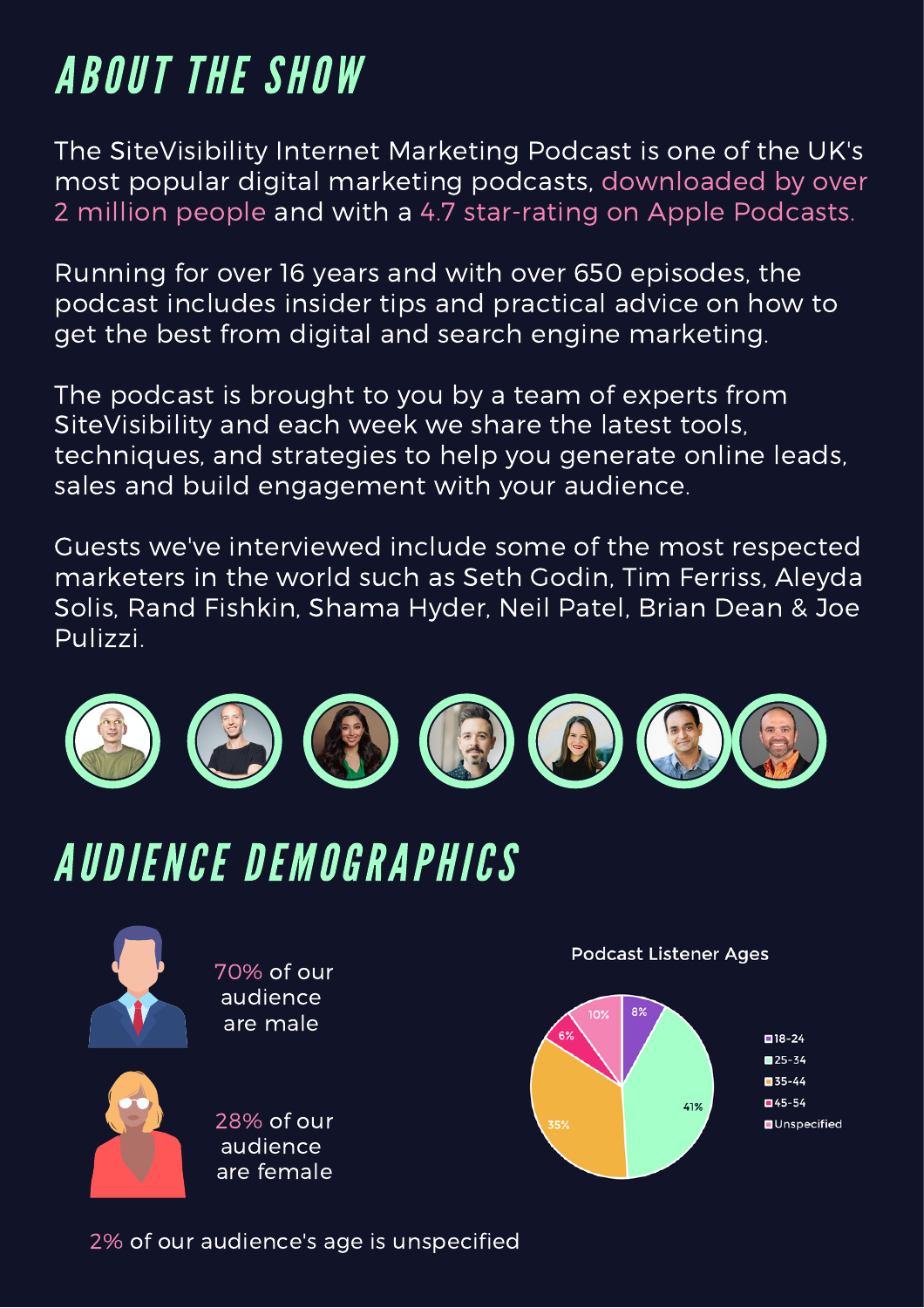## EPISODE STATS

Each individual episode typically receives an estimated 3,500 listens over a two-year period and most shows will achieve around 1,000 over the first month.

The show is listened to in over 92 countries with the US accounting for 38% of listens and the UK 26%.



#### PODCAST ADVERTISING

\* Advertising on 4 Episodes:

- £1125 for host-read ads
- £950 to insert a sponsor-supplied, pre-recorded ad

This can either be one 60 second sponsored read at the beginning of the show or two 30 second ads (pre, mid, or post-episode).

If you'd like to discuss advertising on more than 4 episodes, please email us at marketing@sitevisibility.com for more information